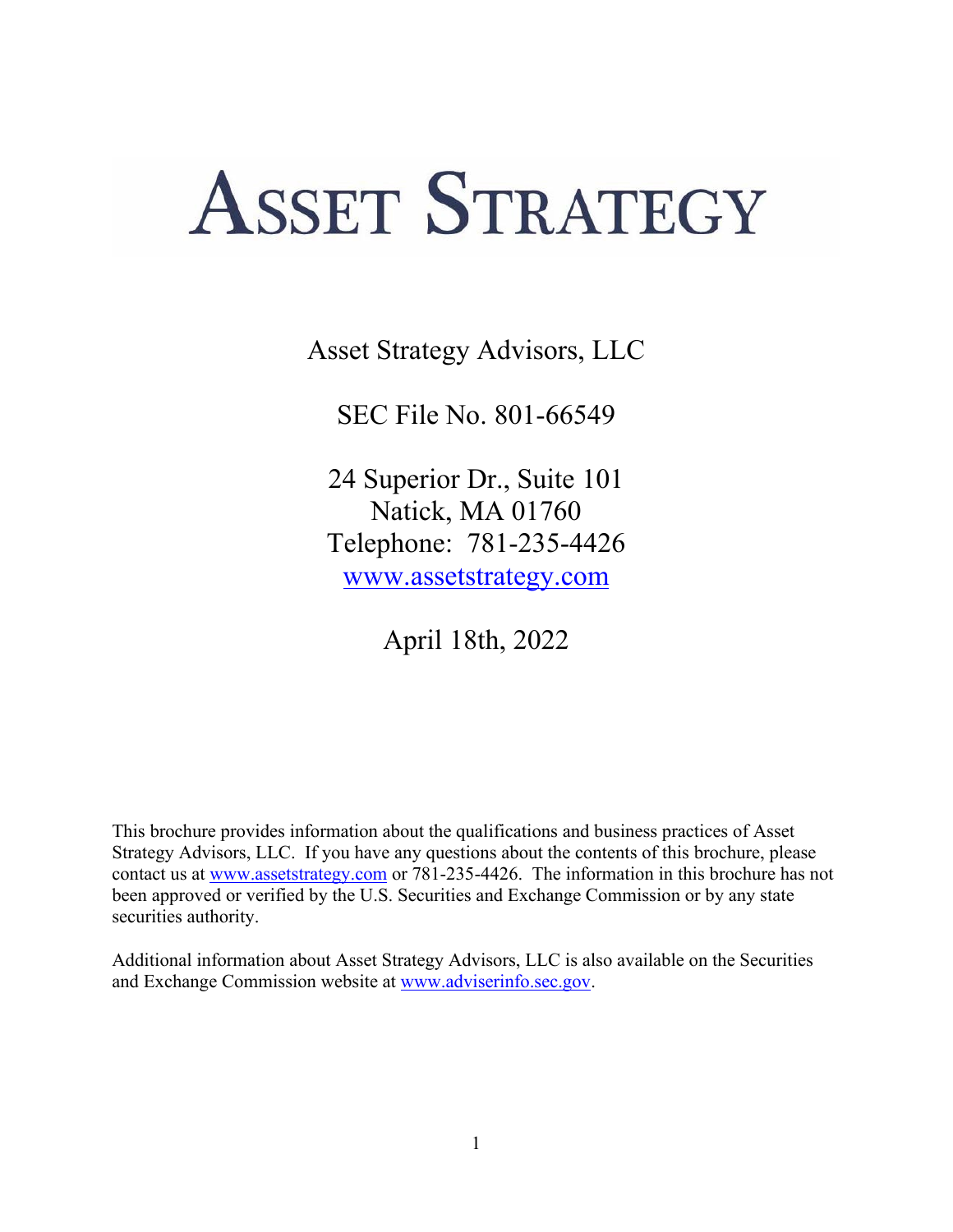# <span id="page-1-0"></span>**Material Changes**

<span id="page-1-1"></span>Form ADV Part 2 requires registered investment advisers to amend their brochure when information becomes materially inaccurate. If there are any material changes to an adviser's disclosure brochure, the adviser is required to notify you and provide you with a description of the material changes.

Since our last other than annual updating amendment, dated March 30, 2022, we have the following material changes to report.

Item 4 – Advisory Business

• Effective September 1<sup>st</sup>, 2020, Asset Strategy Holdings, LLC (ASH) became the majority shareholder of Asset Strategy Advisors, LLC. Kent Fitzpatrick is the majority Shareholder of ASH, with Sean Whalen and Rosario Salamone holding a minority position.

• In accordance with the Department of Labor's new fiduciary advice exemption PTE 2020-02: Improving Advice for Workers & Retirees, we updated language to our Retirement Plan Consulting Services as well as added language acknowledging that we are a fiduciary when we provide investment advice to you regarding your retirement plan account or individual retirement account. We also remind readers that Asset Strategy Advisors, LLC ("ASA") is always a fiduciary.

• The amount of client's assets managed by ASA total approximately \$587,394,294 as of December 31, 2021. \$231,900,002 is managed on a discretionary basis and \$355,494,292 is managed on a non-discretionary basis.

• The Removed language referenced under Third Party Consulting Services:

ASA currently recommends the following third-party programs to its clients. Other programs may be added to this list at ASA's discretion. Similarly, ASA may remove a program from this list at any time. Envestnet Asset Management

• Item 10 – Other Financial Industry Activities and Affiliations

Asset Strategy Advisors is an independent investment advisor and provides investment advisory services and other ancillary services. Reference to broker-dealer, insurance and real estate where removed from Item 6, Other Business Activities and added to Item 7.A, Financial Industry Affiliations

- Removed Affiliation with Asset Strategy Consultants, LLC
- Removed Affiliation with Pensionmark for marketing services
- Added an additional broker-dealer, RCX Capital Group, LLC that investment advisor representatives may be affiliated.
- Added Affiliation with Asset Strategy Realty Partners, LLC, (ASRP) a real estate agency under common control.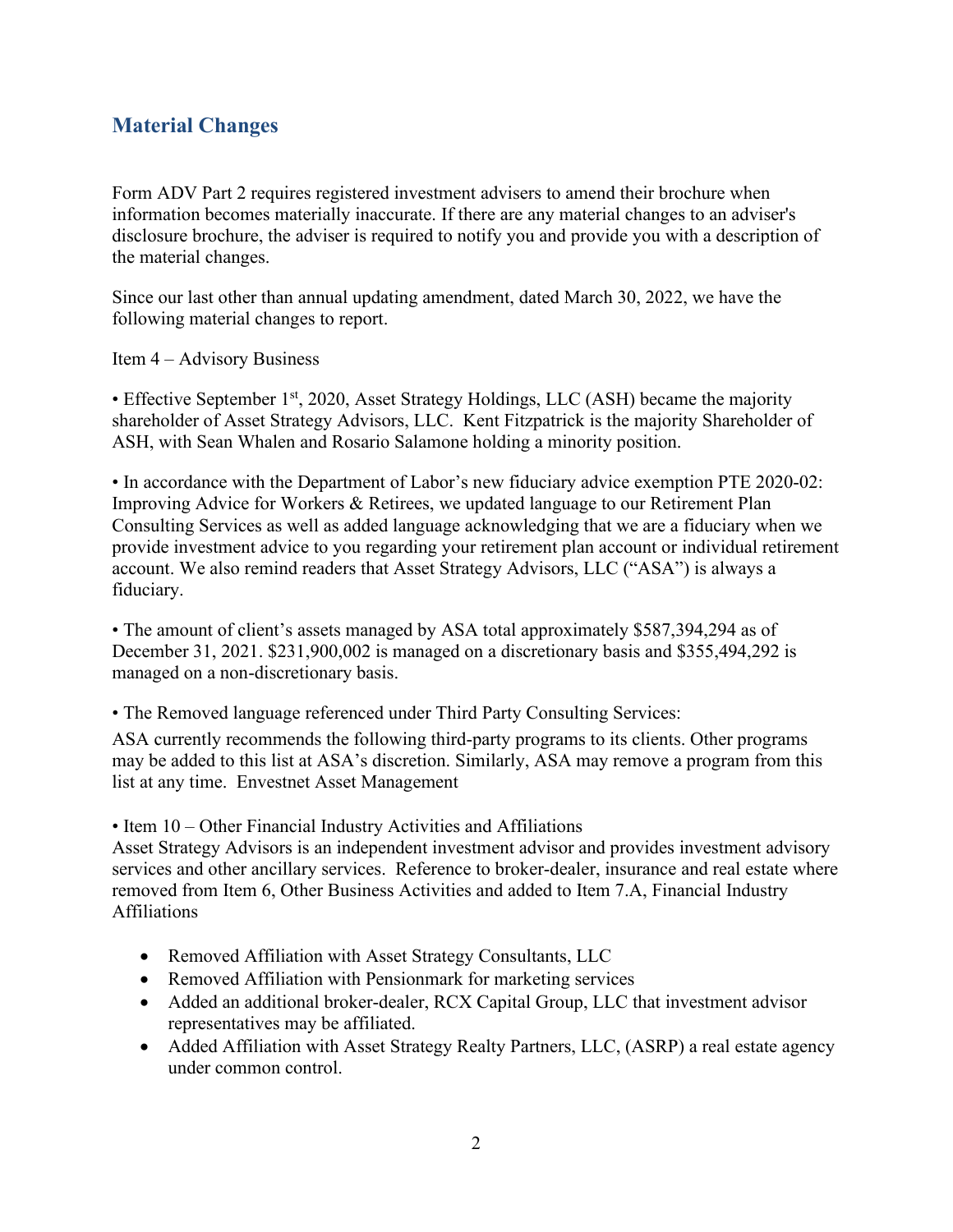- Added Affiliation with Asset Strategy Financial Group, Inc., (ASFG) a licensed insurance agency under common control, prior agency name changed from Charles River Financial Insurance Agency, Inc.
- Moved ASRP and ASFG from Other Business Activities to Financial Industry Affiliations as well as added clarifying language under Schedule D – Miscellaneous.

• Item 18 – Financial Information **-** The firm received a Paycheck Protection Program ("PPP") loan through the SBA. We thereafter disclosed it in accordance with the requirements of the Form ADV. Subsequently, on March 26, 2021, we satisfied the terms of the loan and obtained confirmation that it was forgiven. Consequently, we then removed the disclosure from Item 18.

We will ensure that you receive a summary of material changes, if any, to this and subsequent disclosure brochures within 120 days after our fiscal year ends. Our fiscal year ends on December 31 so you will receive the summary of material changes, if any, no later than April 30 each year. At that time, we will also offer a copy of the most current disclosure brochure. We may also provide other ongoing disclosure information about material changes as necessary.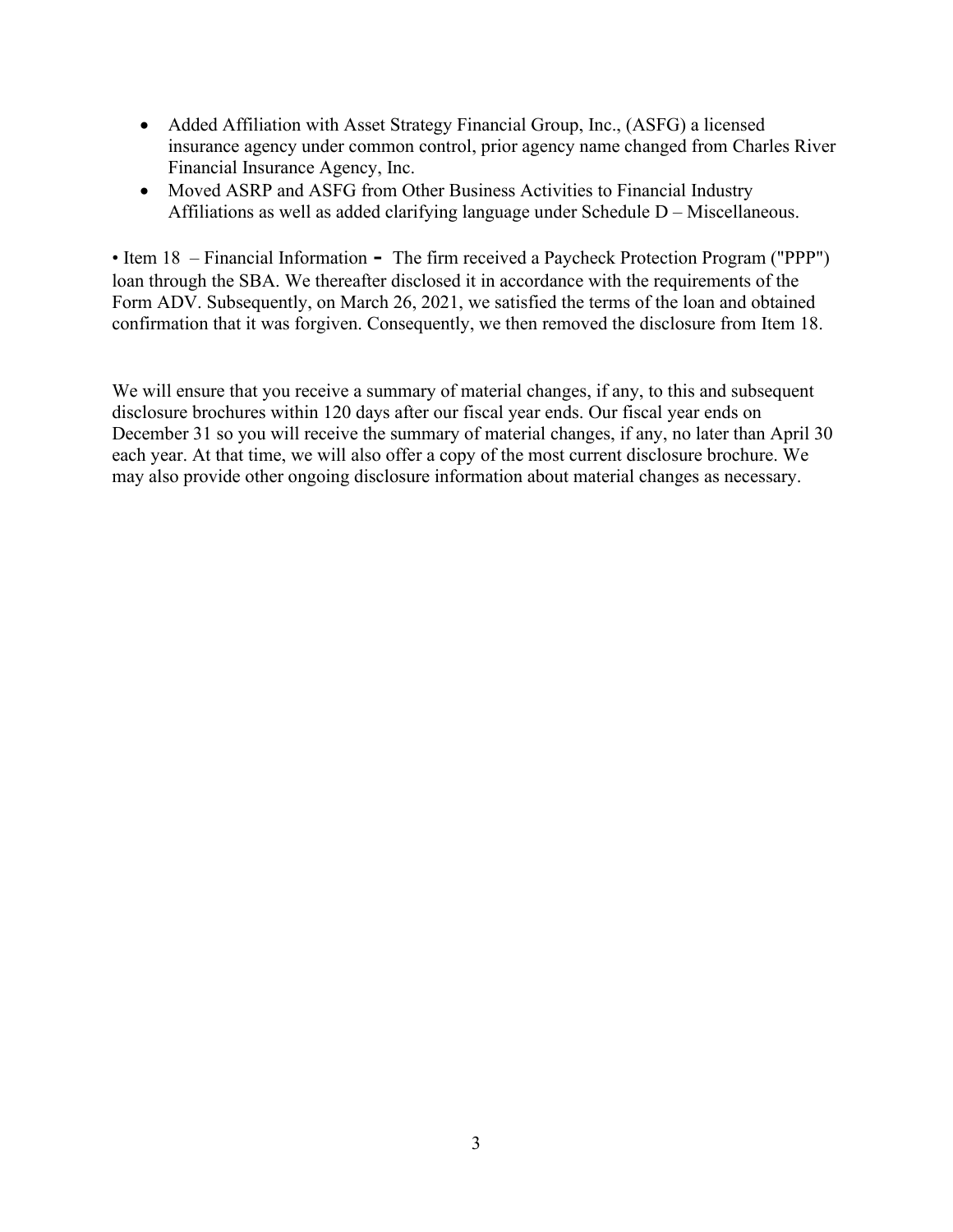# **Table of Contents**

| Department of Labor Acknowledgement of Fiduciary Duty7          |
|-----------------------------------------------------------------|
|                                                                 |
|                                                                 |
|                                                                 |
|                                                                 |
|                                                                 |
|                                                                 |
| Retirement Plan Consulting Services/Wealth Management Servies10 |
|                                                                 |
|                                                                 |
|                                                                 |
|                                                                 |
|                                                                 |
|                                                                 |
|                                                                 |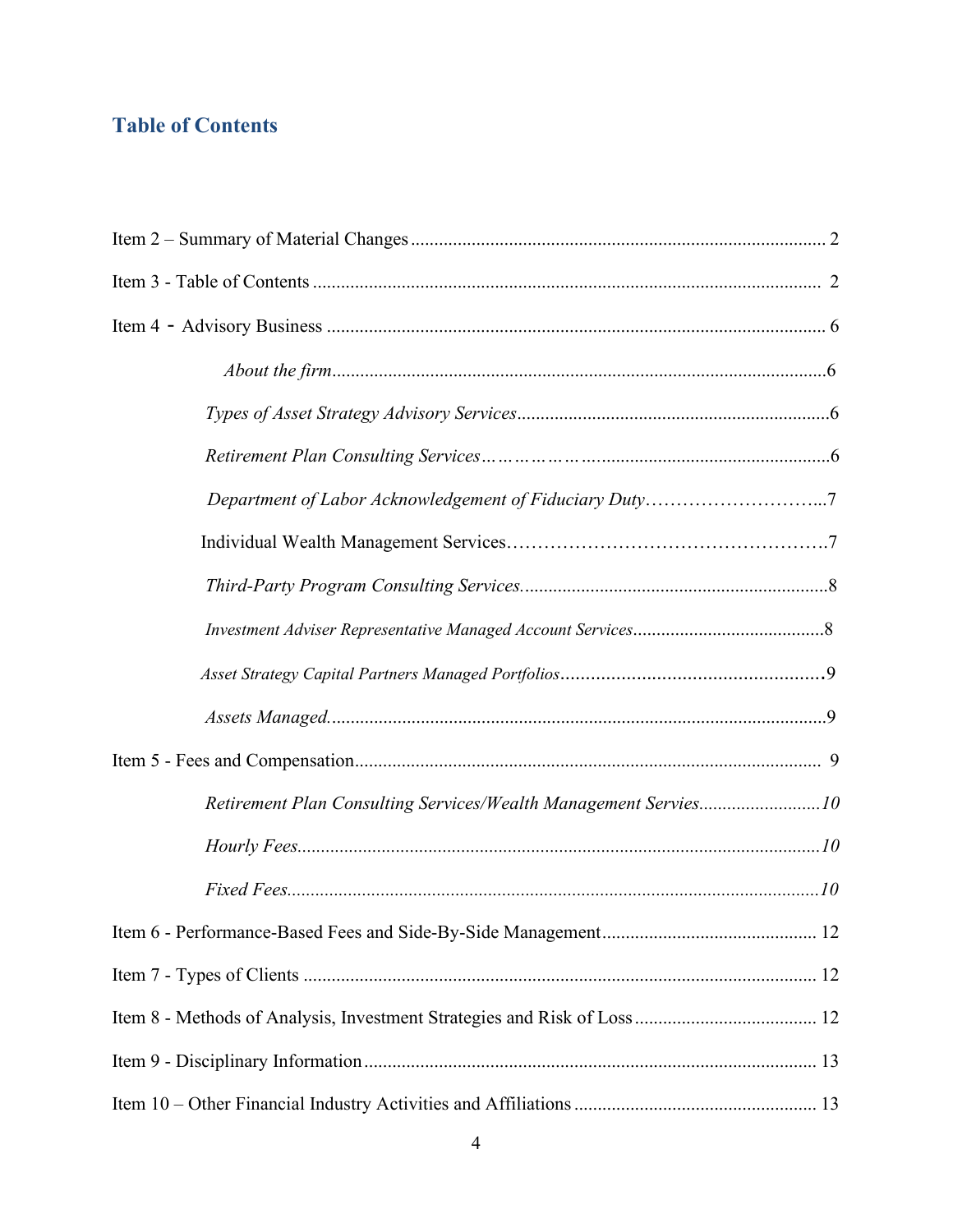| Item 11 - Code of Ethics, Participation or Interest in Client Transactions and Personal Trading 14 |  |
|----------------------------------------------------------------------------------------------------|--|
|                                                                                                    |  |
|                                                                                                    |  |
|                                                                                                    |  |
|                                                                                                    |  |
|                                                                                                    |  |
|                                                                                                    |  |
|                                                                                                    |  |
|                                                                                                    |  |
|                                                                                                    |  |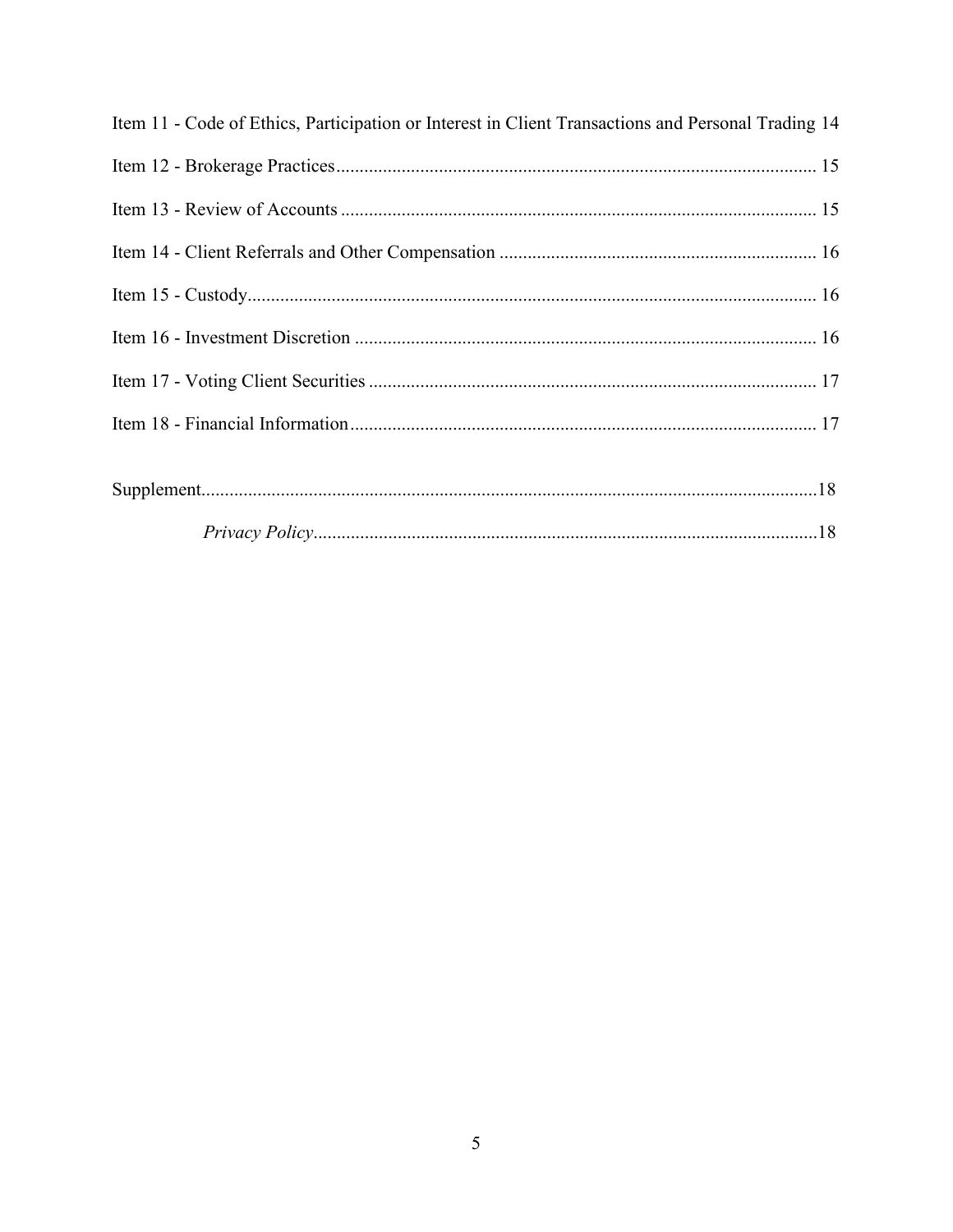# <span id="page-5-0"></span>**Advisory Business**

#### *About the firm*

Asset Strategy Advisors, LLC (ASA or the "Firm") is an investment registered with the Securities Exchange Commission ("SEC") under the Investment Advisors Act of 1940., with its principal place of business in Massachusetts. The firm began conducting business in 2007. The firm provides wealth management services to individuals and retirement plan consulting. The firm is owned and controlled by Kent Fitzpatrick through the following ownership structure: Asset Strategy Holdings, LLC (majority owner) and Sean Whalen and Rosario Salamone (minority owners).

## **Item 4 - Types of Asset Strategy Advisory Services**

## *Retirement Plan Consulting Services*

We offer several advisory services for corporate and public retirement plans, separately or in combination. The primary clients for these services are pension, profit sharing, and participantdirected, individual account plans (i.e., 401(k), 403(b), etc.).

Specifically, we offer (1) Discretionary Investment Management Services, (2) Non-Discretionary Investment Advisory Services, and/or (3) Retirement Plan Fiduciary Services to employersponsored retirement plans and their participants in either an ERISA 3(38) fiduciary or ERISA 3(21) co-fiduciary capacity. Depending on the type of the plan and the specific arrangement with the plan sponsor, we may provide one or more of these services. Prior to being engaged by the plan sponsor, we will provide a copy of this Form ADV Part 2A along with a copy of our Privacy Policy and the applicable Agreement that contains the information required to be disclosed under Sec. 408(b)(2) of the Employee Retirement Income Security Act ("ERISA"), as applicable.

In providing Retirement Plan Services to a plan, a plan participant or beneficiary may request additional services. Asset Strategy may establish a separate client relationship with one or more plan participants or beneficiaries through a separate agreement. Such client relationships develop in various ways, including, without limitation:

- as a result of a decision by a plan participant or beneficiary to purchase services from Asset Strategy not involving the use of plan assets;
- as part of an individual or family financial plan for which any specific recommendations concerning the allocation of assets or investment recommendations relating to assets held outside of the plan; and/or
- through a rollover of an Individual Retirement Account ("IRA Rollover").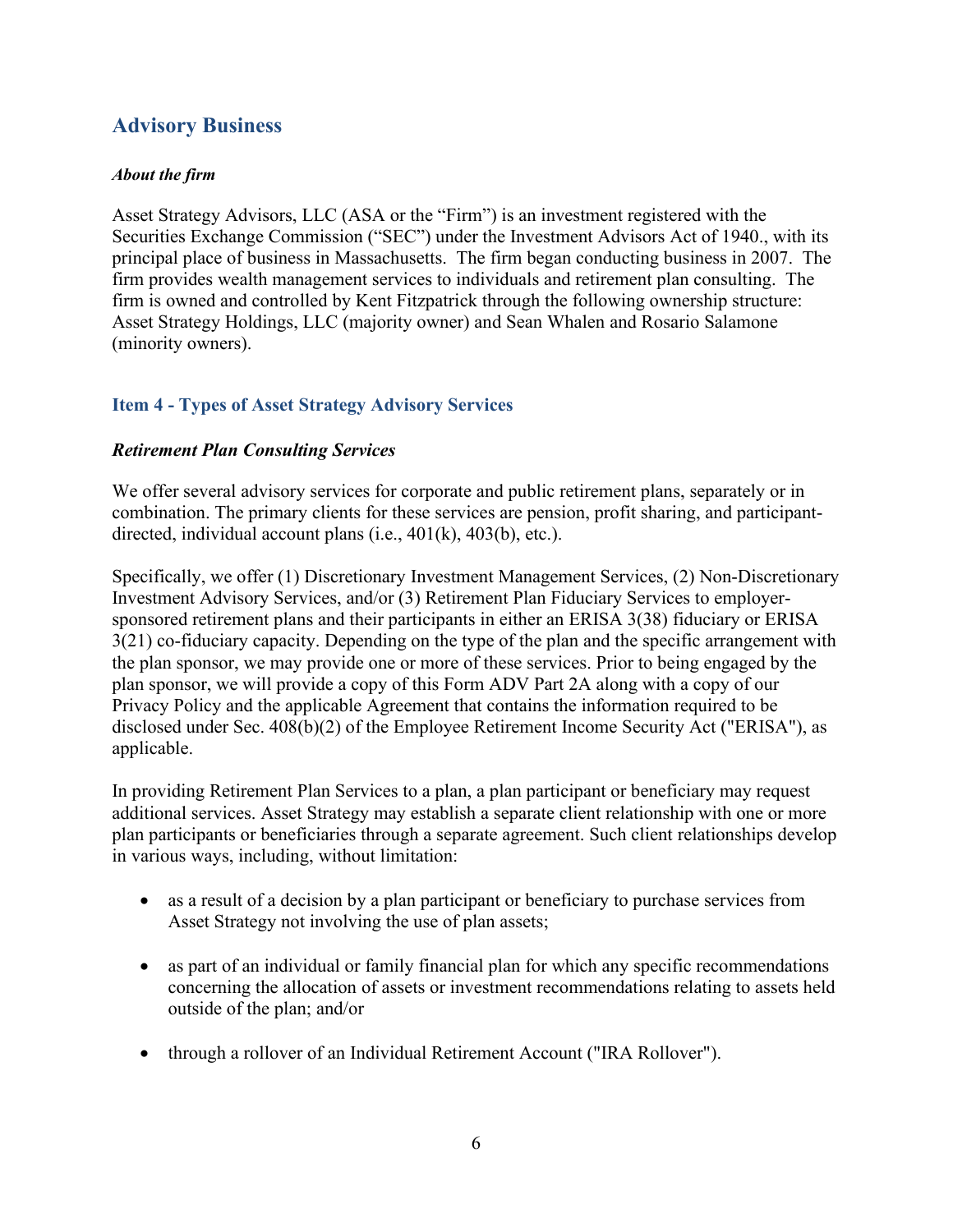If a plan participant or beneficiary desires to affect an IRA Rollover from the plan to an account advised or managed by Asset Strategy, or if we make a recommendation to affect a rollover, we will have a conflict of interest given that our IRA advisory fees can reasonably be expected to be higher than those we receive in connection with the Retirement Plan Services due to the individualized nature of our IRA-related services. To mitigate such conflicts, Asset Strategy will disclose relevant information about the applicable fees we charge for advising or managing an IRA prior to opening an account to receive the IRA rollover. The decision as to whether to take a distribution from any retirement account rests solely with the individual participant and beneficiaries.

**Department of Labor Acknowledgement of Fiduciary Duty** - When we provide investment advice to you regarding your retirement plan account or individual retirement account, we are fiduciaries within the meaning of Title I of the Employee Retirement Income Security Act and/or the Internal Revenue Code, as applicable, which are laws governing retirement accounts. The way we make money creates some conflicts with your interests, so we operate under a special rule that requires us to act in your best interest and not put our interest ahead of yours. Under this special rule's provisions, we must:

• Meet a professional standard of care when making investment recommendations (give prudent advice);

• Never put our financial interests ahead of yours when making recommendations (give loyal advice);

- Avoid misleading statements about conflicts of interest, fees, and investments;
- Follow policies and procedures designed to ensure that we give advice that is in your best interest;

• Charge no more than is reasonable for our services; and

• Give you basic information about conflicts of interest.

#### *Individual Wealth Management Services*

ASA offers investment management and financial planning services for its individual clients encompassing, but not limited to, the following:

i. Personal Financial Planning

ii. Insurance and Estate Planning

iii. Capital Need Analysis

iv. Tax & Cash Flow

v. Retirement Planning

vi. Investment Analysis and Planning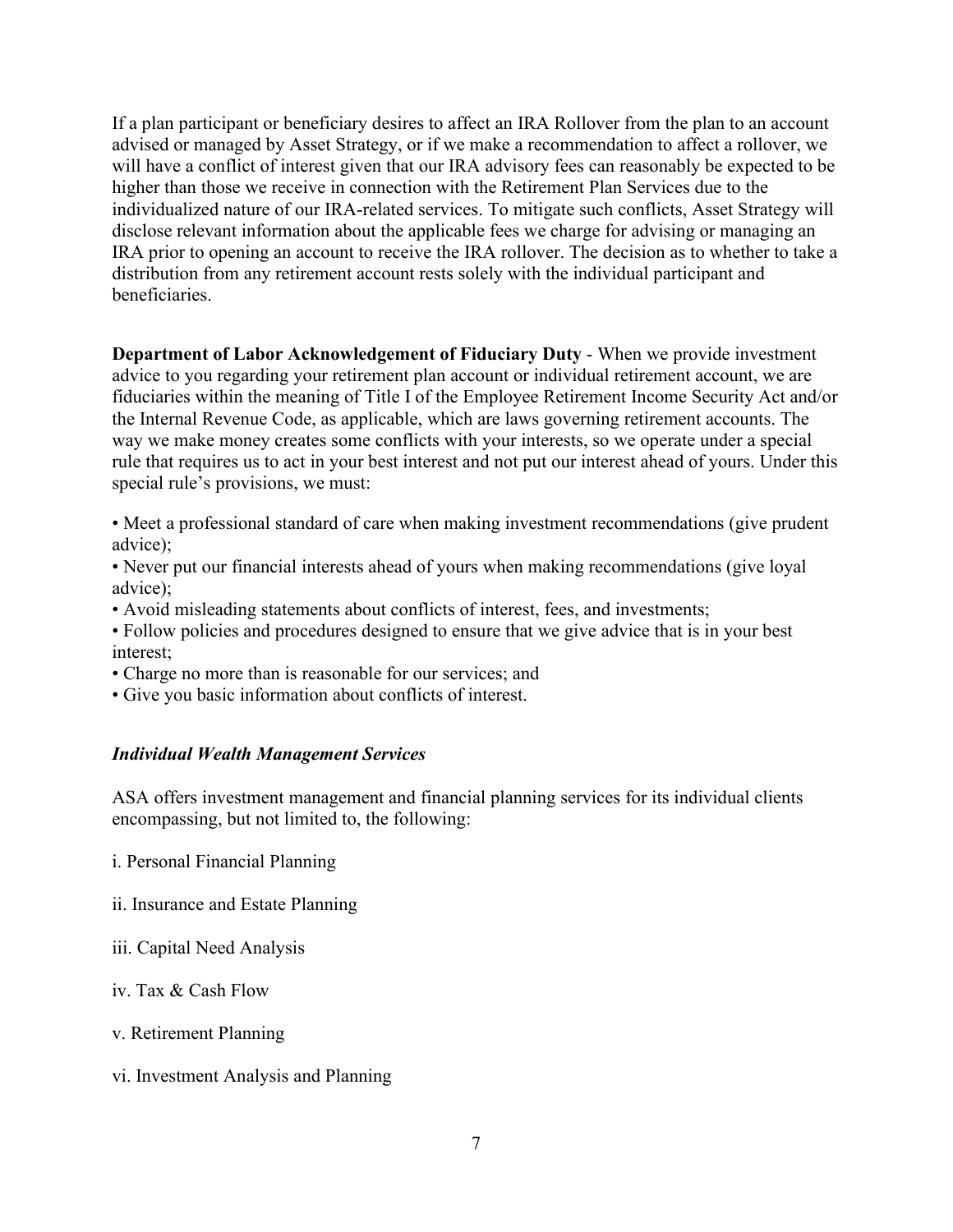#### vii. Education Planning

#### viii. Performance Reports

Financial planning information will be obtained through personal interviews with clients concerning your current financial status, future goals and attitudes towards risk. Data gathered and related documents supplied by you are carefully reviewed, and a written report is issued.

Clients are under no obligation to act on our recommendation. If you elect to act on any or all of the recommendations, you are under no obligation to effect the transactions through an associated person of ASA. If you choose to use ASA or an affiliate to implement any recommendations from the financial plan, those activities are separate and distinct from the financial planning services provided by ASA under a planning services agreement.

The fee structure for these services can be a fee based on a percent of assets under management or a fixed or hourly fee. Such investment advisory services include setting investment objectives with clients, creating a financial plan, providing online aggregation tools, determining appropriate asset allocation, discussing suggested trades with clients, and monitoring existing and prospective investments in light of the client's objectives and risk tolerance on a continuous basis.

#### *Third- Party Program Consulting Services*

Clients inform their ASA Investment Adviser Representatives (IAR) of the investment objectives, risk tolerance, and investment time horizon, and any investment policies, guidelines, or reasonable restrictions applicable to the assets they designate for investment through advisory Programs. Based on the information provided, the IAR assists the client in selecting one or more third-party advisory programs.

ASA may provide additional consulting services in connection with particular programs. The consulting services that the ASA IAR provides in connection with a particular program are set forth in the agreement that the client signs with ASA. These services may include assistance with the selection of portfolio managers, the selection of investment strategies, and the allocation of assets among managers or strategies. ASA will have trading discretion over any client assets in these programs as well as other managers may have discretion over client assets invested in the program. The client will receive a disclosure brochure describing each program selected. The client may also receive a disclosure brochure describing each portfolio manager selected. Clients should read these programs carefully before deciding whether to invest through a particular program or select a particular portfolio manager.

## *Investment Adviser Representative Managed Account Services*

ASA IARs may also manage client accounts through various account structures available through the ASA Platform. Most accounts are managed on a discretionary basis. This trading discretion and any limitations on it will be set forth in the client's agreement with ASA. The services that the IAR and ASA provide to clients are the same regardless of the account structure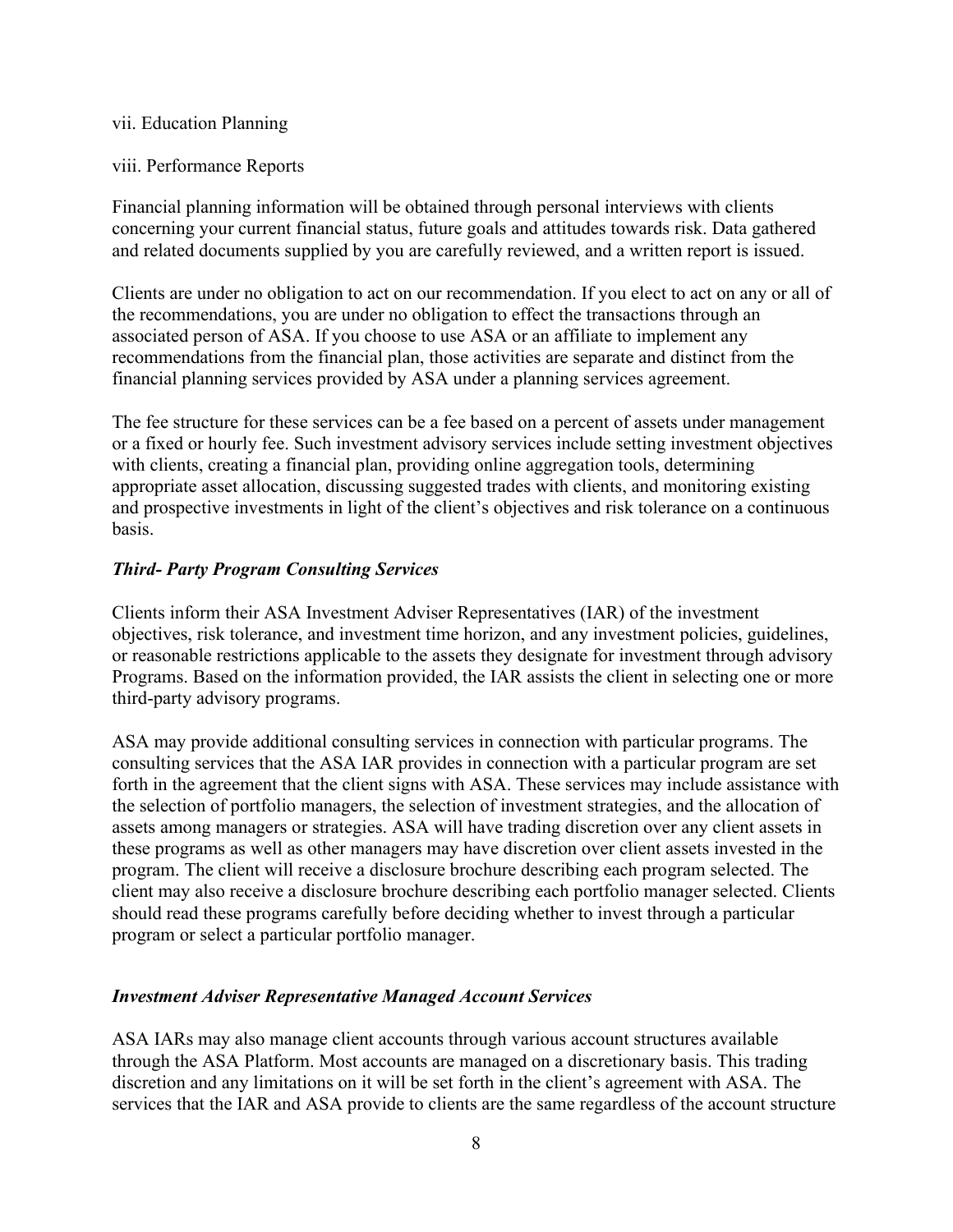selected. In each account structure, the IAR may manage and provide advice on mutual funds, stocks, bonds and ETFs. All of the account structures give IARs the ability to customize asset allocation, investment selection, and investment strategies to meet the clients' individual financial situation and investment goals.

Several factors may influence the selection of the account structure, including but not limited to:

i. the client's preference for a "wrap" vs. transaction charges per trade on certain or all securities ii. account size

- iii. anticipated trading frequency
- iv. anticipated securities to be traded
- v. management style
- vi. long term investment goals

The IAR's services are tailored to the individual needs of each client. The IAR assists the client in connection with establishing and monitoring of client investment objectives, risk tolerance, asset allocation goals and time horizon. Clients have the opportunity to place reasonable restrictions or constraints on the way their accounts are managed; however, such restrictions may cause the IAR to deviate from a strategy or recommendations that the IAR would have made if such restrictions or constraints were not in place. Thus, the account's performance may be lower than it otherwise would have been.

## *Asset Strategy Capital Partners (ASCP) Managed Portfolios*

ASCP Managed Portfolios is a discretionary investment program which offer model portfolios to third parties who serve as financial intermediaries and/or platform providers to individual clients. ASA's Portfolio Management team is responsible for the management of the models. The model portfolios are geared towards individual investors that seek to add value through dynamic asset allocation and manager research. Portfolio construction is generally comprised of a diversified mix of index funds, mutual funds and exchange traded funds.

#### **Assets Managed**

As of December 31, 2021, we advise on assets totaling \$587,394,294. Following is the breakdown of assets:

| Discretionary:     | $$231,900,002 - 489$ accounts |
|--------------------|-------------------------------|
| Non-Discretionary: | $$355,494,292 - 56$ accounts  |

## <span id="page-8-0"></span>**Item 5 - Fees and Compensation**

ASA is compensated for its advisory services as set forth below. All fees are subject to negotiation. The specific manner in which fees are charged by ASA is established for a client in the client's written investment advisory agreement with ASA or the third party program sponsor, as applicable.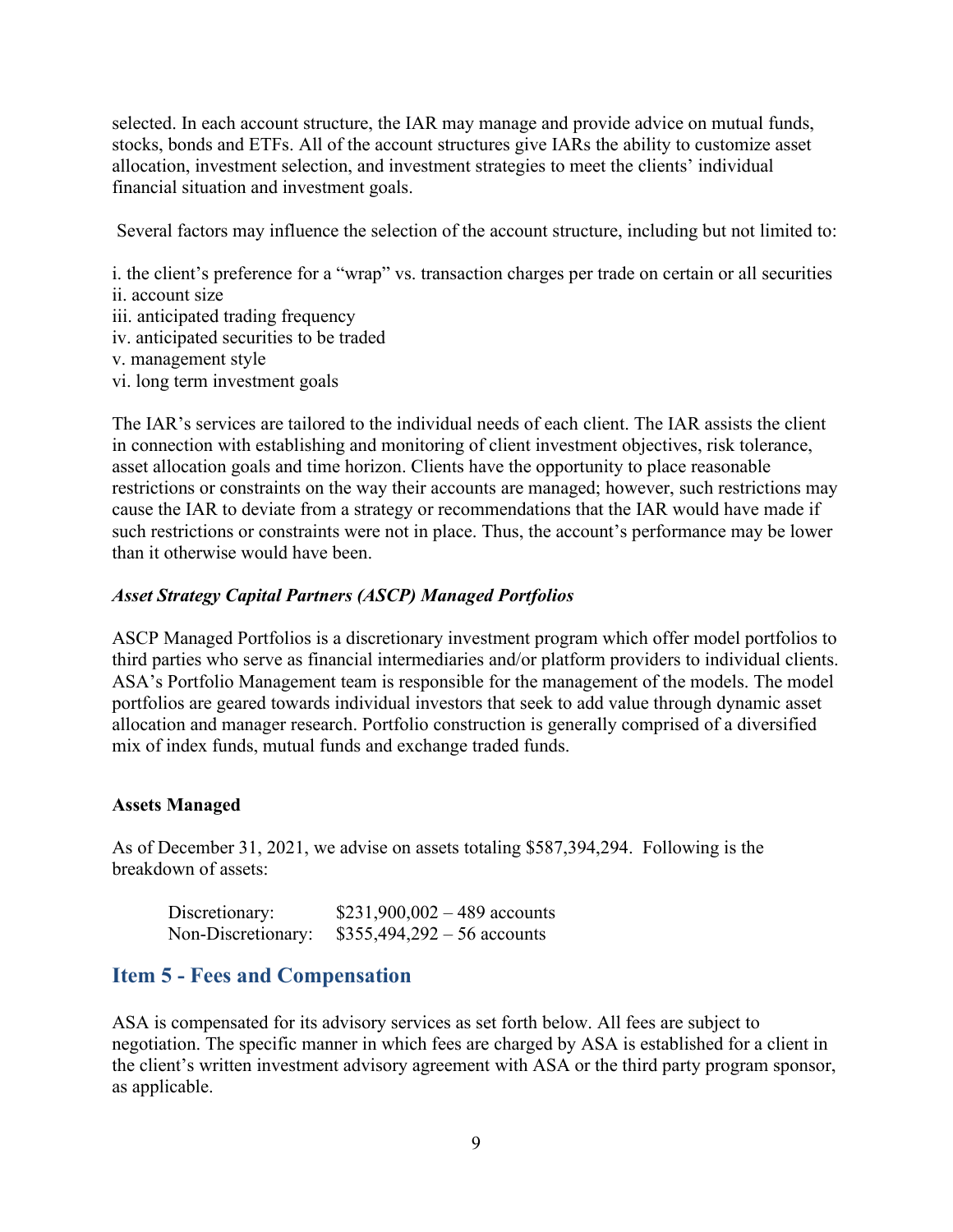#### *Retirement Plan Consulting Services/Wealth Management Services*

Our annual fees for Portfolio Management Services are based upon a percentage of the assets under management. Fees are generally paid quarterly, in advance or in accordance provided with the agreement, based on the value at the close of the billing period. The initial invoice for fees is calculated based upon the fair market value of the account at the time the agreement is executed through the end of the current calendar quarter. Thereafter, fees are calculated based upon the market value of the portfolio (not including case), as of the last business day of the previous quarter.

ASA's fees may be deducted directly from the custodial account, and the Client should review the correctness of the fee as some custodians do not perform this function. The annualized fee is charged as a percentage of the assets under management/advisement according to the following schedule:

| <b>Assets Under Management</b> | Annual Fee        |
|--------------------------------|-------------------|
| First \$2 million              | $1.00\% - 1.50\%$ |
| Next \$3 million               | $0.75\% - 1.25\%$ |
| Over \$5 million               | $0.50\% - 1.00\%$ |
|                                |                   |

#### *Managed Portfolios*

The management fee is 33-43 basis points (not including platform fee) for clients that utilize an independent financial intermediary adviser. Actual investment fees incurred by clients may vary. For clients that utilize ASA as their adviser, the fee ranges from 170 to 55 basis points on the value of the investment assets. Fees largely vary based on the agreement with the independent financial intermediary.

## *Hourly Fees*

When a Client engages ASA to perform a specific one-time service, such as a one-time portfolio review, ASA generally charges the Client based upon an hourly rate of \$200-\$350 per hour. The hourly rate is based upon the knowledge and experience of the individual providing the work. Hourly rates are billed monthly, with payment due within 30 days of receipt of the invoice. Invoicing to the Client can be completed via US Mail or email, depending upon the Client's preference.

#### *Fixed Fees*

Due to a specific nature of a service provided by ASA, the Client may negotiate a fixed fee for rendering such service. A primary example of a service performed on a fixed fee rate is financial planning. Fixed fees are determined on a client-by-client basis, based upon an estimated number of hours to complete the work, the complexity of the Client's overall financial situation and various facets required to address, so there is no range of fees to disclose. Invoicing to the Client can be completed via US Mail or email, depending upon the Client's preference.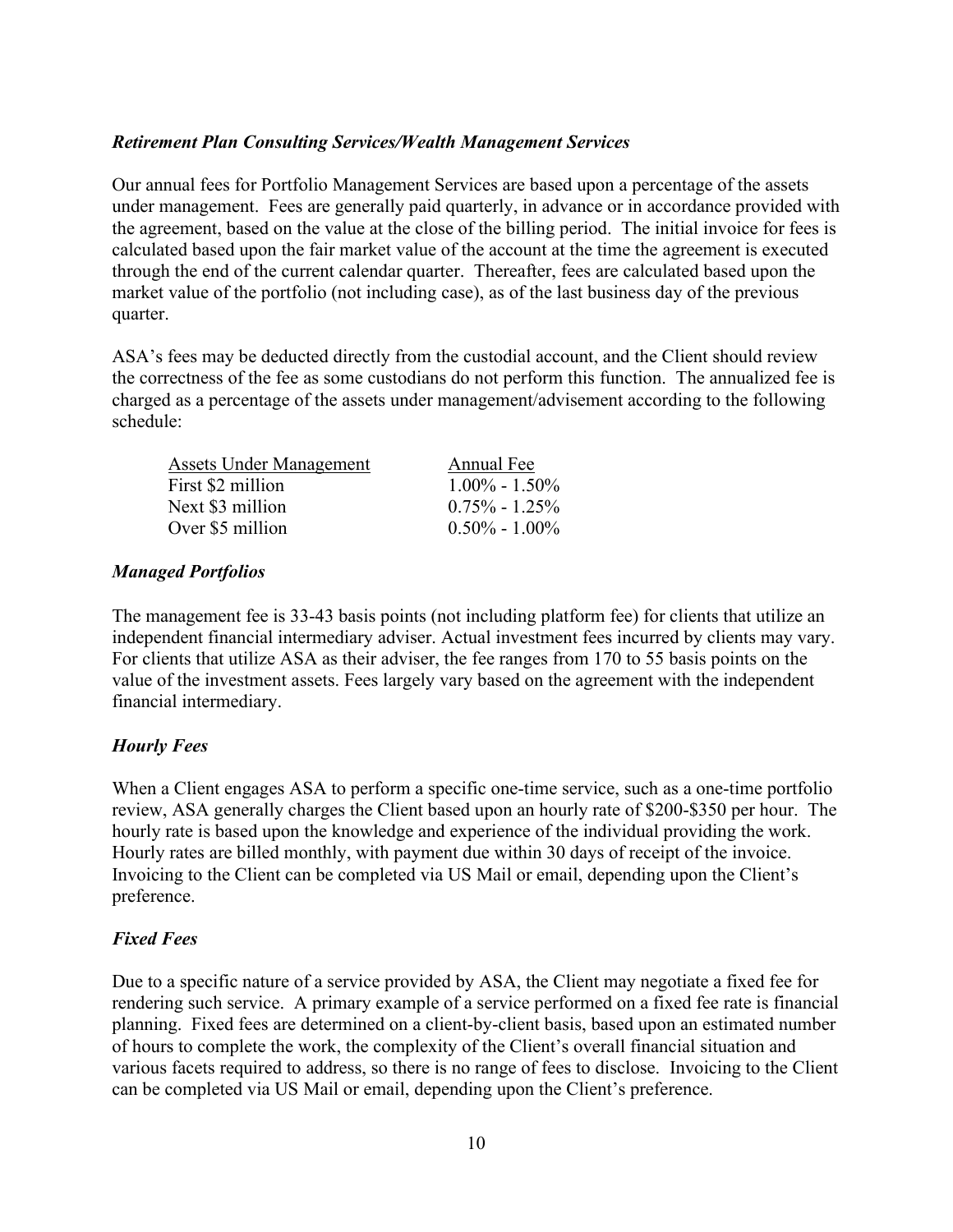Fixed fees are negotiable, and agreed upon prior to the engagement of ASA's services, and are fully disclosed in the Agreement between ASA and the Client. There are no "typical" fixed fees, as all services are customized to the needs of each particular client. Generally, an initial deposit equal to one-half (50%) of the agreed upon fee is payable at the time of entering into the Agreement, with the remaining balance due upon presentation of the completed work.

In the event the Client elects to terminate the service of ASA within (5) business days of entering into the Agreement, the initial deposit will be fully refunded. Once the process begins, and the Client elects to terminate the service, a portion of the initial deposit may or may not be refunded, with determination based upon the number of hours spent by ASA in fulfilling its obligation as expressed in the Agreement, and calculated at an hourly rate up to the time of termination.

#### General Information Regarding Fees

- $\triangleright$  Fees, account minimums and payment terms are negotiable.
- $\triangleright$  Fees are not charged based on the capital gains or the capital appreciation of any funds or any part of funds of any client in a manner prohibited by the Investment Advisors Act of 1940.
- $\triangleright$  Advisory fees charged by ASA are separate and distinct from advisory fees and expenses charged by mutual funds in which client assets are invested. A complete description of these fees and expenses are disclosed in each mutual fund prospectus.
- $\triangleright$  Fees, such as 12b-1 fees paid to ASA by a mutual fund are deducted from the overall quarterly fee. ASA believes that to accept such fees in addition to charging advisory fees is a conflict of interest as it may provide incentive to persons within our Firm to recommend products based on compensation rather than on the Client's needs.
- $\triangleright$  Clients may also incur certain charges imposed by another party, such as brokerage transaction (trade) costs, custodial fees, mutual fund transaction fees, deferred sales charges on previously purchased mutual funds transferred into the account, IRA and qualified retirement plan fees and other charges allowable under law. Also, see Brokerage Practices of this Brochure.
- $\triangleright$  The Agreement can be terminated at any time, by either party, for any reason upon receipt of written notice. Upon termination of the Agreement, any unearned fees will be promptly refunded. In calculating reimbursement of fees, we will prorate the reimbursement according to the number of days remaining the billing period.
- $\triangleright$  Clients should note that similar advisory services may be available from other registered or unregistered investment advisers for a higher or lower fee.
- $\triangleright$  ASA does not require nor solicit payment of fees in excess of \$1200 more than six months in advance of services rendered.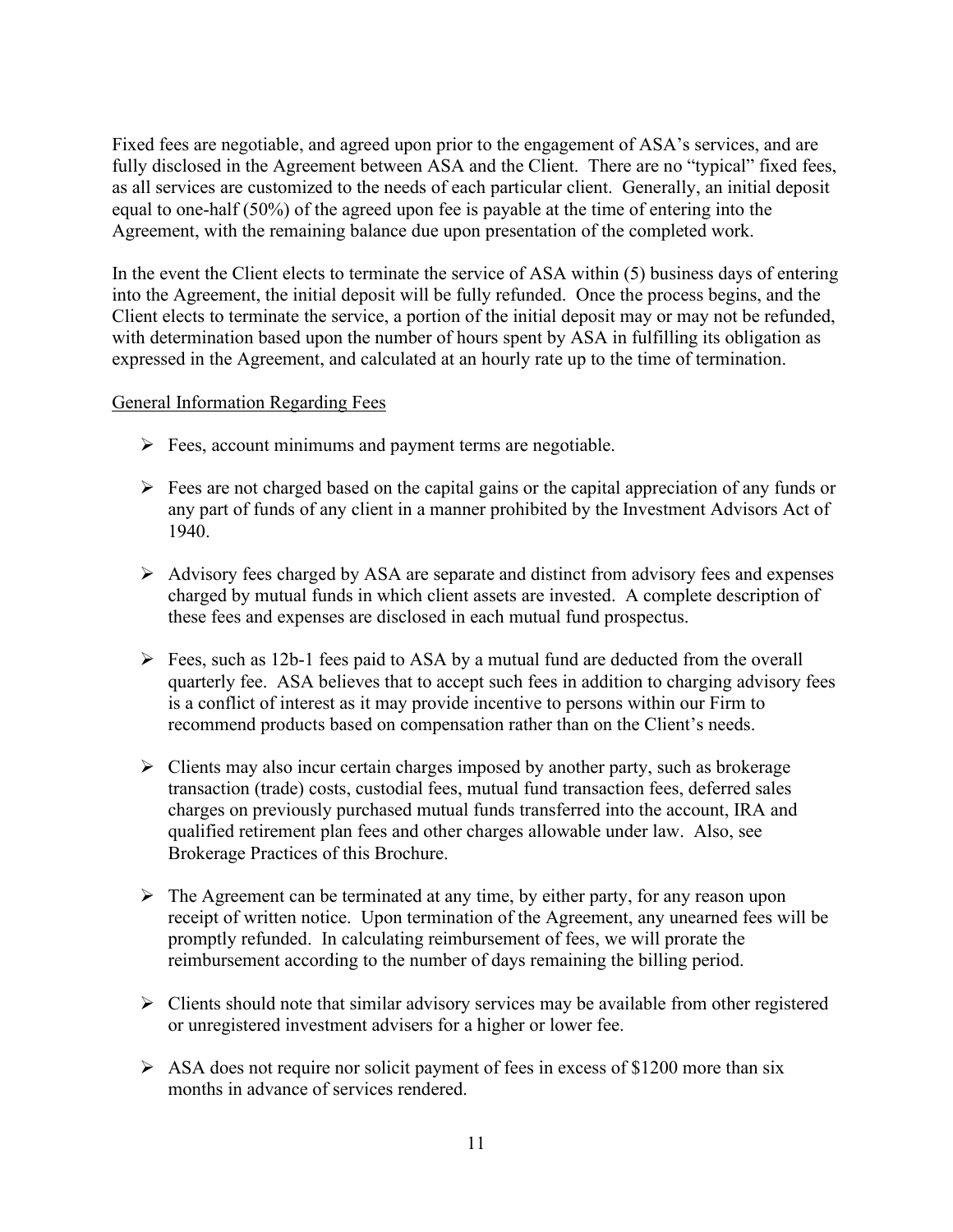# <span id="page-11-0"></span>**Item 6 -Performance-Based Fees and Side-By-Side Management**

Asset Strategy Advisors, LLC does not charge performance based fees (fees based on a share of capital gains on or capital appreciation of the assets of a client). However, as previously noted, ASA on a client by client basis may negotiate alternative fee structures.

# <span id="page-11-1"></span>**Item 7 - Types of Clients**

Our firm provides portfolio management services mostly to corporate pension and profit-sharing plans and high net worth individuals. However, we also provide advisory services for trusts, estates, charitable institutions, foundations and endowments. ASA generally does not impose any requirements for opening or maintaining an account, such as a minimum account size. However, certain third-party programs and/or portfolio managers may have minimum account size requirements, as set forth in the applicable disclosure brochure.

# <span id="page-11-2"></span>**Item 8 - Methods of Analysis, Investment Strategies and Risk of Loss**

Please be aware that investing in securities involves risk of loss that you should be prepared to bear. We do not represent or guarantee that our services or methods of analysis can or will predict future results, successfully identify market tops or bottoms, or insulate clients from losses due to market corrections or declines. We cannot offer any guarantees or promises that your financial goals and objectives will be met. Past performance is in no way an indication of future performance.

ASA maintains databases on traditional money managers and mutual funds. ASA analyzes mutual fund fundamentals, including review of the fund manager, asset allocation, past performance and expenses.

ASA does not utilize a "one-size fits all" investment strategy, as we believe no two clients are alike. An investment strategy is determined on a client-by-client basis in regard to the Client's overall objectives, goals, needs and risk factors.

ASA primarily will invest Client assets in mutual funds, Exchange Traded Funds (ETF) or separate account managers. We purchase with the idea of holding them in the Client's account for an extended period of time. A risk in long-term purchase strategy is that holding the security for an extended period of time may result in that we may not take advantage of short-term gains that could be profitable to a Client. Moreover, if our prediction is incorrect, a security may decline sharply in value before we make the decision to sell.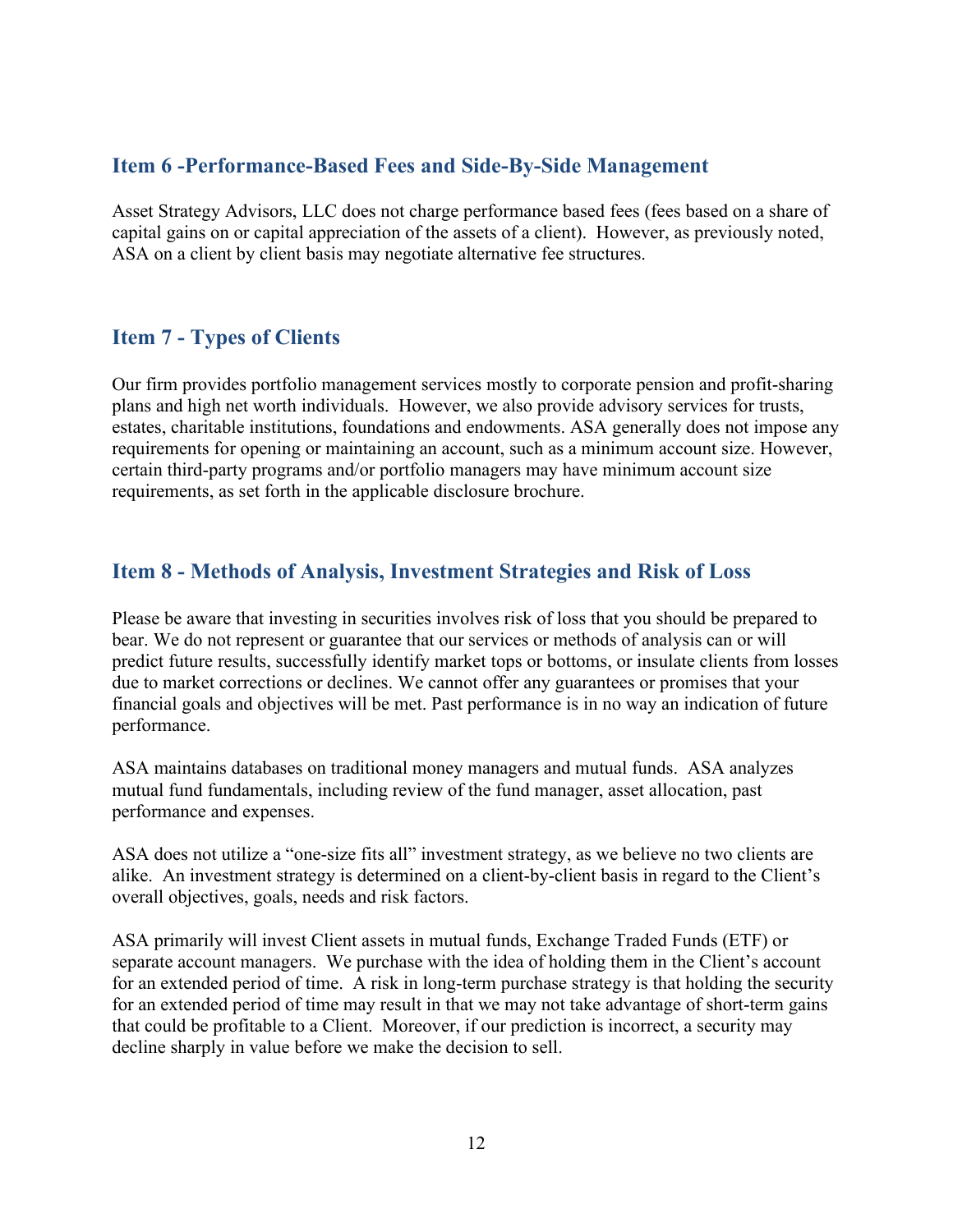ASA does not employ margin transactions, short sales, covered and uncovered security and index options transactions. These transactions are deemed to be more risky in managing the portfolio. In addition, ASA does not participate in Initial Public Offerings (IPO). Any requested IPO activity by a Client is the sole responsibility of the Client.

## <span id="page-12-0"></span>**Item 9 - Disciplinary Information**

Registered investment advisers are required to disclose all material facts regarding any legal or disciplinary events that would be material to your evaluation of the adviser or the integrity of their management.

# <span id="page-12-1"></span>**Item 10 - Other Financial Industry Activities and Affiliations**

Asset Strategy Advisors is an independent investment advisor and provides investment advisory services and other ancillary services described below. The firm does not offer any proprietary products and is not engaged in any other business activities or offers of services other than those described in this Disclosure Brochure.

Some investment advisor representatives may be affiliated (which means registered or employed) with a broker/dealer, Concorde Investment Services, LLC or RCX Capital Group, LLC. Clients that choose to engage in affiliated services will sign a separate agreement with them outlining the fees/rates that you will be responsible for which will be in addition to the management fees that you are paying Asset Strategy Advisors.

Some investment advisor representatives are licensed insurance representatives of Asset Strategy Financial Group, Inc., a licensed insurance agency. In this capacity, they have the ability to offer and sell various insurance products, and receive a commission on any sale of such insurance products. Clients that choose to engage in affiliated services will sign a separate agreement with them outlining the fees/rates that you will be responsible for which will be in addition to the management fees that you are paying Asset Strategy Advisors. Commissions are generally varied according to the insurance products sold.

Some investment advisor representatives are licensed real estate persons of Asset Strategy Realty Partners, LLC., a real estate agency. In this capacity, they have the ability to offer and sell various real estate, and receive a commission on any sale of such transactions. Clients that choose to engage in affiliated services will sign a separate agreement with them outlining the fees/rates that you will be responsible for which will be in addition to the management fees that you are paying Asset Strategy Advisors. Commissions are generally varied according to the insurance products sold.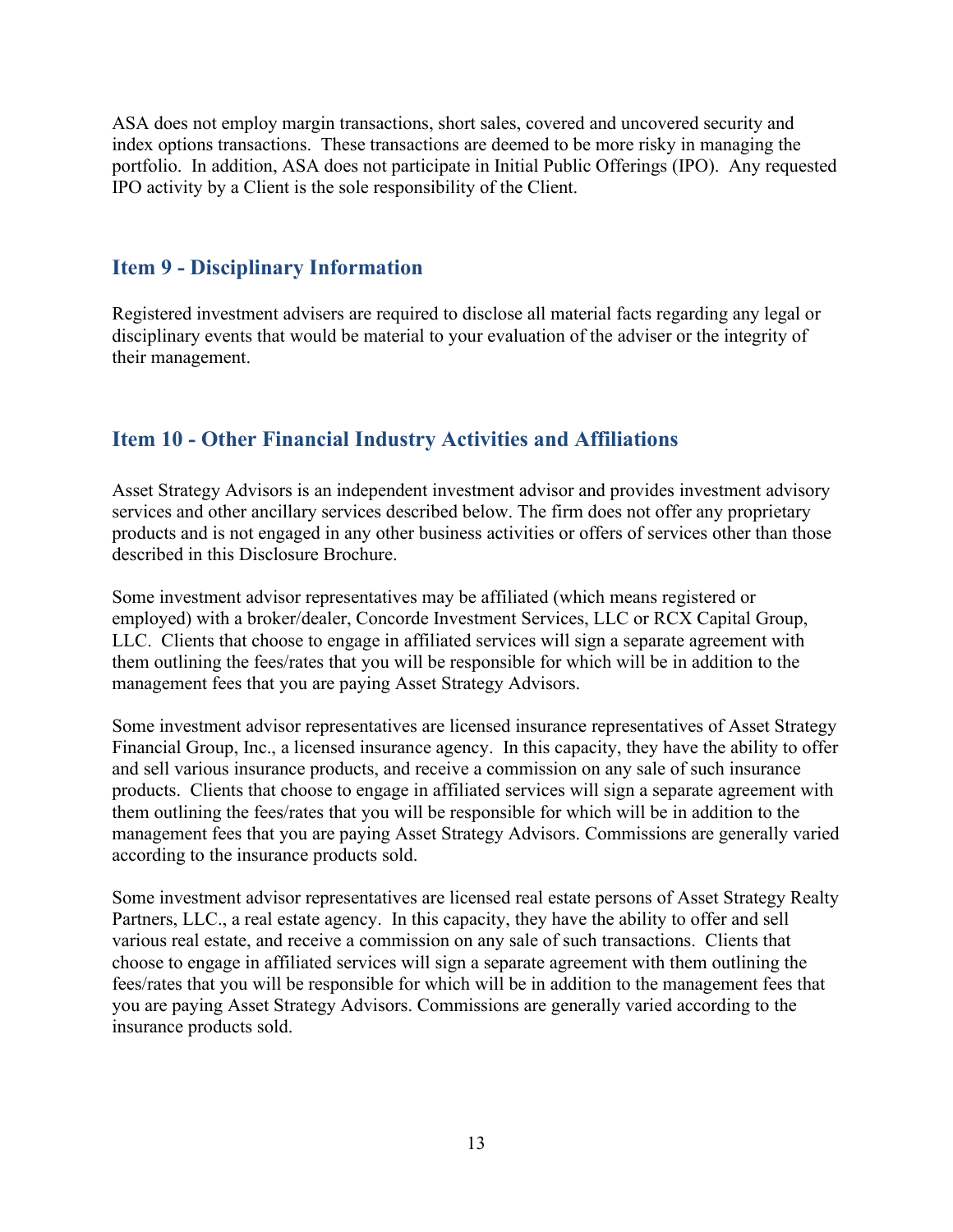# <span id="page-13-0"></span>**Item 11 - Code of Ethics, Participation or Interest in Client Transactions and Personal Trading**

Our Firm has adopted a Code of Ethics, which sets forth high ethical standards of business conduct that we require of our employees, including compliance with applicable Federal securities Laws. Upon hire, each employee is provided the Code of Ethics, of which receipt is acknowledged in writing.

ASA and our personnel owe a duty of loyalty, fairness and good faith towards our Clients, and have an obligation to adhere not only to the specific provisions of the Code of Ethics but to general principles that guide the Code.

ASA and its associated persons may buy or sell securities identical to those recommended to Clients. Because of this commonality of interest, ASA has adopted a Code of Ethics and Statement for Insider Trading that each employ is provided upon hire, and must comply with at all times. The Code contains provisions reasonably necessary to deter misconduct and conflicts of interest and to detect any violation. The Code's key provisions include:

- $\triangleright$  Each associate of ASA is required to disclose in writing upon hire any/all accounts held by a securities firm, such as a broker dealer, and must provide authority for ASA to receive copies of each monthly statement. Each statement is reviewed upon receipt by the Chief Compliance Officer of ASA for the purpose of violations.
- $\triangleright$  ASA, in its capacity as advisor to a retirement plan of a publicly traded company understands that at times we may obtain privileged information about the company that is not known to the general public. ASA, upon entering an agreement with such a company for advisory services will restrict its associates from the purchase or sell of securities related to the Client.
- $\triangleright$  Associates of ASA may at times purchase or sell the same securities held in Client accounts. We may aggregate our employee's transactions with those of our Clients where possible and when compliant with our duty to seek best execution for our clients.
- $\triangleright$  Any associate registered with as a representative of a broker dealer, is required to follow the guidelines as set forth by the broker dealer regarding the purchase of an Initial Public Offering security.
- $\triangleright$  ASA has established procedures for the maintenance of all required books and records.
- All associated persons of ASA must act in accordance with all applicable Federal and State regulations governing regarding registered investment advisers.
- $\triangleright$  Any associated person of ASA who violates any of the provisions as set forth in the Code of Conduct may be subject to termination.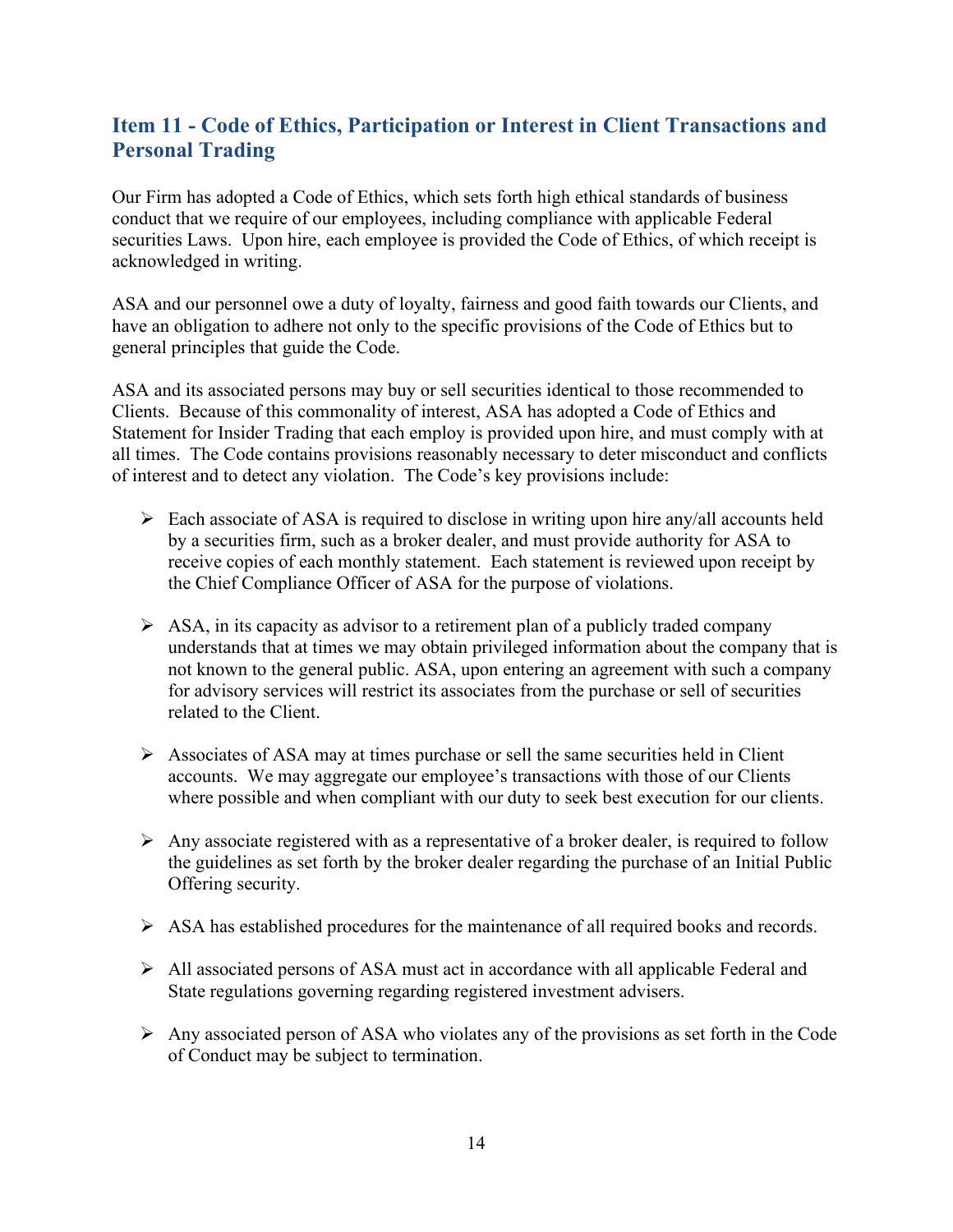$\triangleright$  A copy of our Code of Ethics is available upon request. You may request a copy by email sent to  $\frac{info}{\omega}$ assetstrategy.com, or by phone at 781-235-4426.

# <span id="page-14-0"></span>**Item 12 - Brokerage Practices**

#### *Discretionary Clients*

ASA and Client agree with the asset classes utilized in the account and the approximate amounts to be invested in each class. While ASA may at times recommend a custodian for custody of client assets, the Client will generally direct ASA in writing to use a particular custodian to execute transactions for the client's account. In this case, ASA will not get involved in the negotiation regarding transactions costs or custodial fees. The Client should be aware that transactions may limit the advantages of aggregating trades and that transaction costs may be higher than other ASA clients.

Associated persons of ASA may recommend the Fidelity Institutional Wealth Services for custody of assets and execution of securities transactions. In this case, the associated person will negotiate on behalf of the Client as to the costs incurred for the execution of securities transactions. In addition, certain associated persons of ASA, as a registered representative of Concorde Investment Services, LLC, may receive compensation in the form of a commission on the execution of a securities transaction, and or 12b-1 fees on the sale of certain mutual funds. This relationship may be deemed to be a conflict of interest. ASA will offset the advisory fee charged to the Client for any 12b-1 fees collected, of which is disclosed on the quarterly invoice to the Client. Clients may or may not incur higher costs if electing to place their assets with a brokerage firm recommended by ASA.

ASA does not direct brokerage transactions for Client accounts to brokers who provide services based upon a "soft dollar" arrangement. Soft dollars are defined as directing client transactions to a specific broker dealer in return for receiving research or other products from the broker dealer without having to pay for them directly.

# <span id="page-14-1"></span>**Item 13 - Review of Accounts**

ASA generally monitors accounts on a quarterly basis, however, reviews could also occur at the time of new deposits, material changes in the Client's financial information, changes in economic cycles, or as often as the Client directs. Reviews entail analyzing securities, sensitivity to overall markets, economic changes, investment results and asset allocation to ensure the investment strategy and expectations are structure to continue to meet the Client's objectives.

In the case of mutual funds, ASA will generally perform a global review of economic changes and fund performance in and of each particular fund and how it relates to its peers and the general market, adherence to management style and fund manager changes.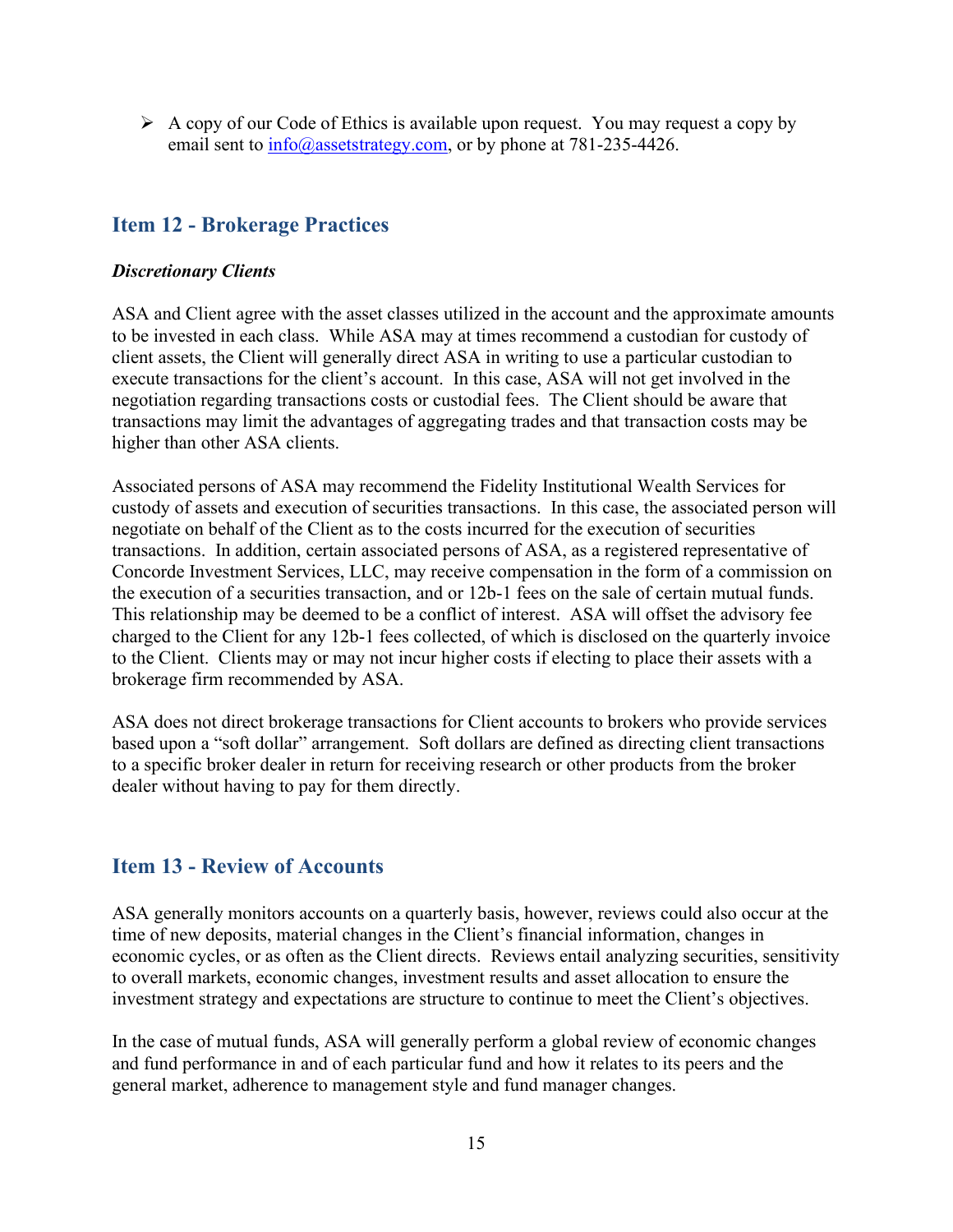The portfolio manager responsible for the Client relationship is the primary person to conduct such review. ASA encourages frequent Client contact, but will seek out contact no less than annually. ASA prepares quarterly reports, which generally includes the security holdings, performance and general market information. In addition, Clients receive holdings and activity reports at least quarterly from the custodial firm, or brokerage firm.

## <span id="page-15-0"></span>**Item 14 - Client Referrals and Other Compensation**

ASA may receive solicitors' (referral) fees based on a written agreement from unrelated investment adviser firms for referring clients for financial planning and/or investment advisory services. A disclosure letter will be provided to the client prior to or at the time of entering into any solicitation arrangement for financial planning and/or investment advisory services that identifies the solicitation fee. The solicitor's fee does not increase the fees paid by the client. In addition, fixed income transactions executed through some third-party managers are generally charged a mark-up or mark-down and a percentage of this charge is shared with our firm.

ASA may enter into agreements with third parties that will solicit clients for ASA and receive compensation for solicitation efforts. In such instances, the third party solicitor will receive either a percentage of, or a set fee from, the fee charged to the client. If a solicitor is used in connection with a client's account, the structure and arrangement of the solicitation agreement, as well as the compensation paid to the solicitor, will be fully disclosed to the client, which disclosure will be acknowledged in writing by the client when participating in an ASA program. The fee charged to a client is not affected by the use of a third-party solicitor in connection with client accounts, and a client will not be charged any additional fees for the use of such services.

## <span id="page-15-1"></span>**Item 15 -Custody**

You will receive at least quarterly statements from a qualified custodian that holds and maintains your assets. ASA does not take physical custody of your funds or securities. Clients who also receive account review reports from their Investment Adviser Representatives are strongly encouraged to compare them to the account statements they receive from the qualified custodian. The account statements received from the qualified custodian are the official statement of your accounts. Any account information provided by Asset Strategy Advisors, LLC or your IAR is for informational purposes only.

## <span id="page-15-2"></span>**Item 16 - Investment Discretion**

Investment Adviser Representatives ordinarily provide advisory services on a non-discretionary basis. Clients may hire ASA to provide discretionary asset management services, in which we place trades in the account without contacting the client prior to each transaction to obtain the Client's authority.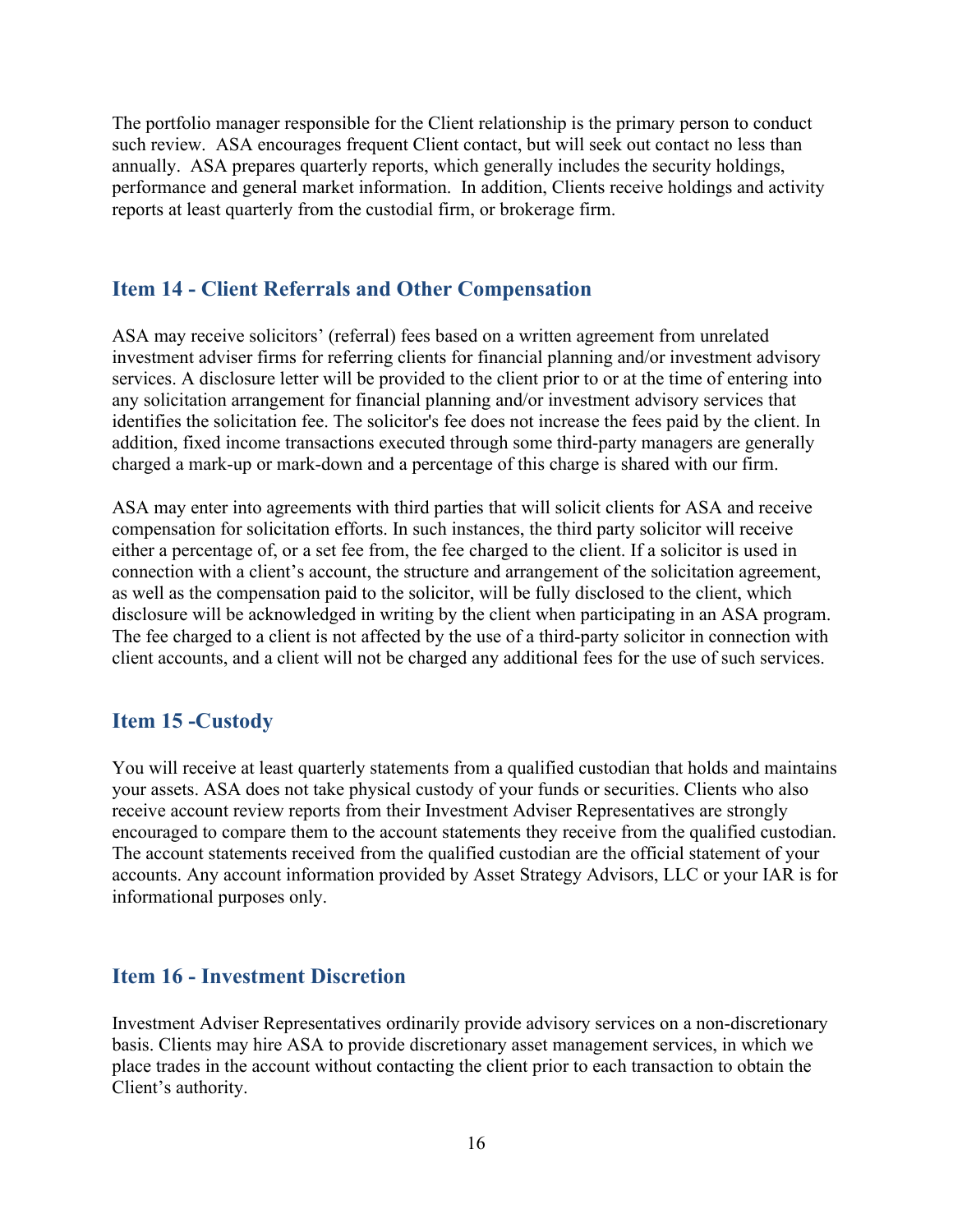ASA's discretionary authority includes the ability to do the following without contacting the Client:

- $\triangleright$  Determination of the security to buy or sell; and/or
- $\triangleright$  Determination of the amount of the security to be bought or sold.

Discretionary authority is provided with the Client signs an Agreement with ASA. Clients maintain the right to restrict any such authority through written instruction within the Agreement. Examples of restrictions on authority may include the types of securities held within the account, industry groups, or percentage of allocation to any sector.

This discretion does not generally include the ability to move assets out of an account. Any other limitations on the discretion will also be set forth in the agreement. Clients may change/amend such limitations at any time by providing ASA with written instructions.

# <span id="page-16-0"></span>**Item 17 -Voting Client Securities**

ASA does not vote proxies for Clients, and does not provide any advice to Clients about how to vote proxies. Clients retain sole authority to vote proxies and will be required to ensure that proxy materials are sent directly to them.

# <span id="page-16-1"></span>**Item 18 - Financial Information**

We are not required to provide financial information in this Brochure, as we do not require the prepayment of more than \$1,200 in fees six or more months in advance. We do not have a financial condition or commitment that impairs our ability to meet contractual and fiduciary obligations to clients, nor have we ever been the subject of a bankruptcy proceeding.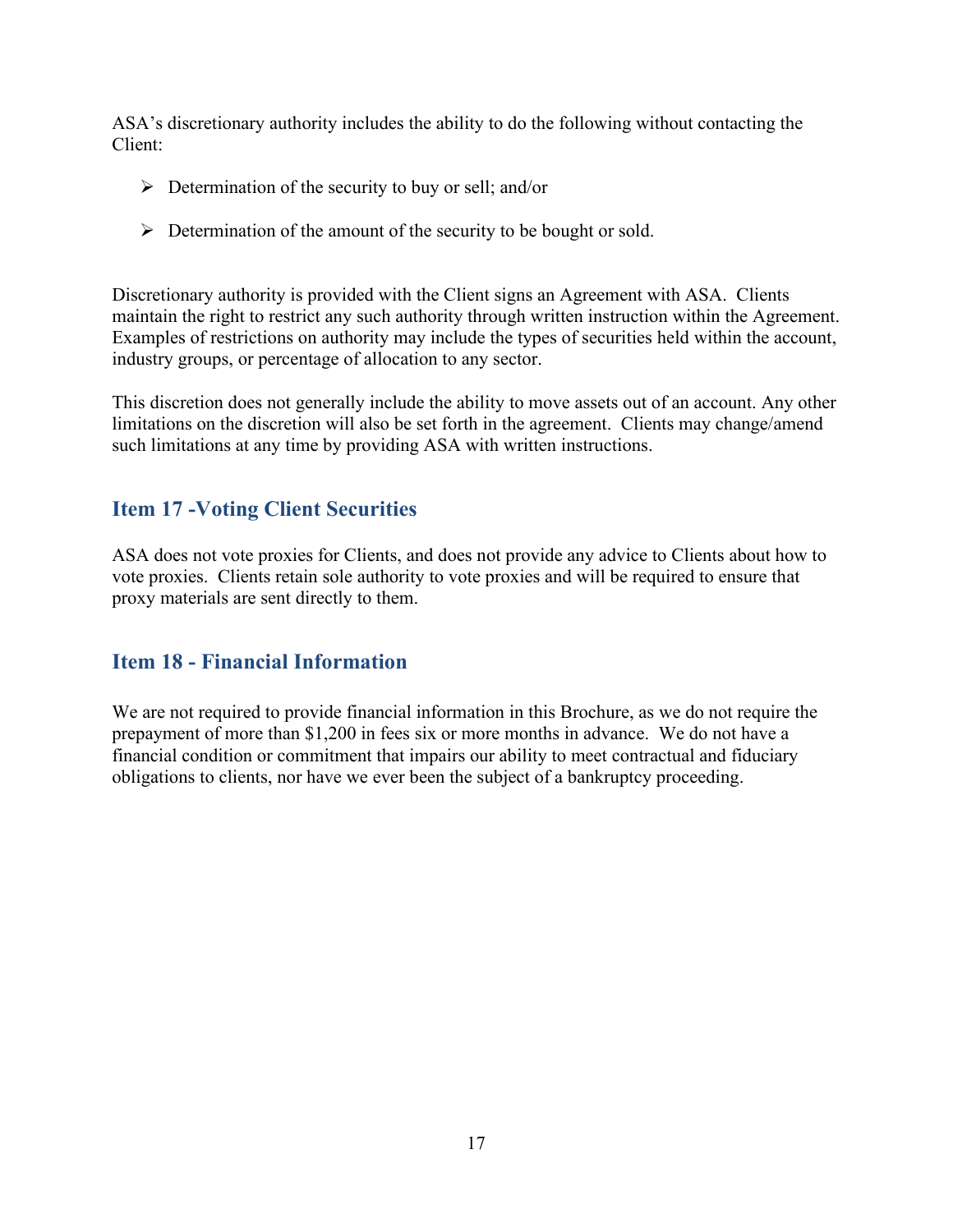# **Supplement**

# **Privacy Policy**

Asset Strategy Advisors, LLC is committed to maintaining the confidentiality, integrity and security of personal information about our current and prospective clients. We consider customer privacy to be fundamental to our relationship with clients. It is therefore our policy to respect the privacy of current and former Clients and to protect personal information entrusted to us. This policy describes the steps we have taken to safeguard your information and what client information we may share with others. We are proud of our privacy practices and want you to know how we protect information used to provide you with service.

You do not have to contact us to benefit from our privacy protections; they apply automatically to all of our clients.

#### **Information We Collect and Maintain**

We collect and share with others (as necessary) the following types of personal information about you:

- Information we receive from you to open an account or provide investment advice to you (such as your home address, telephone number, Social Security or taxpayer identification number e-mail address, age, Social Security Number, marital status, assets, and income and financial information);
- Information that we generate to service your account (such as trade tickets and account statements); or
- Information that we may receive from third parties with respect to your account (such as trade confirmations).

#### **Information We Disclose**

We will not disclose any Non-public Personal Information about you or your account(s) to anyone unless one of the following conditions is met:

- Firm receives your prior written consent;
- Firm believes the recipient is your authorized representative;
- Firm discloses your Non-public Personal Information as necessary to effect or process a transaction in any account, or to maintain or service your account(s);
- Firm is required by law to disclose information to the recipient.

In all such situations, we stress the confidential nature of information being shared.

We may share your personal information with:

- Non-affiliated companies that provide processing, account maintenance and related services in connection with your investments and other transactions handled by us; and
- Non-affiliated companies and government agencies only to the extent permitted or required by law, for legal, regulatory or other purposes (for example, for tax purposes or for reporting suspicious transactions).